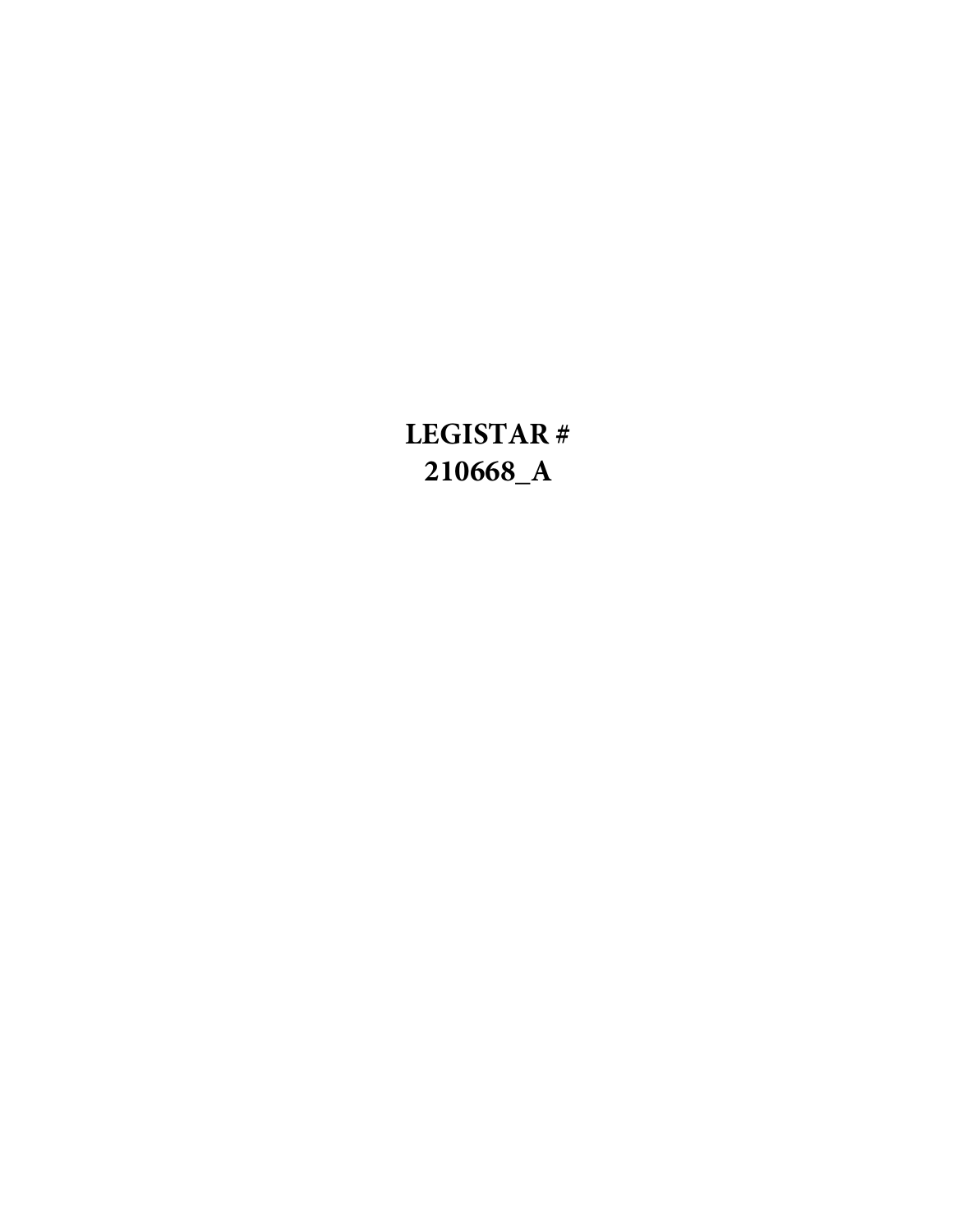## **PRICING FORM - REVIEW**

| 1.1018 NW 5th Ave. (Parcel No. 13912-000-000) |                                                                                           |                                                     |                                            | <b>BIG SHERM</b> | <b>T &amp; N LAWN MASTERS</b>              |                 | <b>OUTDOOR LIVING</b>                      |
|-----------------------------------------------|-------------------------------------------------------------------------------------------|-----------------------------------------------------|--------------------------------------------|------------------|--------------------------------------------|-----------------|--------------------------------------------|
| <b>Task</b>                                   | Frequency                                                                                 | Number of Events<br>10/1/2021 through<br>09/30/2022 | Total Cost 10/01/2021<br>through 9/30/2022 |                  | Total Cost 10/01/2021<br>through 9/30/2022 |                 | Total Cost 10/01/2021<br>through 9/30/2022 |
| Litter Removal                                | Oct/Nov/Dec (2x/month)<br>Jan/Feb/Mar/Apr (1x/month)<br>May/June/July/Aug/Sept (2x/month) | 20                                                  |                                            | 150.00           | -\$                                        | 2,500.00        | 100.00                                     |
| Mowing                                        | Oct/Nov/Dec (2x/month)<br>Jan/Feb/Mar/Apr (1x/month)<br>May/June/July/Aug/Sept (2x/month) | 20                                                  |                                            | 300.00           | -\$                                        | 6,000.00        | 700.00                                     |
| 1. Total: 1018 NW 5th Ave.                    |                                                                                           |                                                     |                                            | 450.00           |                                            | $8,500.00$   \$ | 800.00                                     |

| 2. 414 NW 5th Ave. (Parcel No. 14479-000-000) |                                                                                           |                                                     |                                            | <b>BIG SHERM</b> | <b>T &amp; N LAWN MASTERS</b>              | <b>OUTDOOR LIVING</b>                      |
|-----------------------------------------------|-------------------------------------------------------------------------------------------|-----------------------------------------------------|--------------------------------------------|------------------|--------------------------------------------|--------------------------------------------|
| <b>Task</b>                                   | Frequency                                                                                 | Number of Events<br>10/1/2021 through<br>09/30/2022 | Total Cost 10/01/2021<br>through 9/30/2022 |                  | Total Cost 10/01/2021<br>through 9/30/2022 | Total Cost 10/01/2021<br>through 9/30/2022 |
| Litter Removal                                | Oct/Nov/Dec (2x/month)<br>Jan/Feb/Mar/Apr (1x/month)<br>May/June/July/Aug/Sept (2x/month) | 20                                                  |                                            | $150.00$ \$      | $2,000.00$ \$                              | 100.00                                     |
| Mowing                                        | Oct/Nov/Dec (2x/month)<br>Jan/Feb/Mar/Apr (1x/month)<br>May/June/July/Aug/Sept (2x/month) | 20                                                  |                                            | 600.00 \$        | $6,000.00$ \$                              | 800.00                                     |
| 2. Total: 414 NW 5th Ave.                     |                                                                                           |                                                     |                                            | 750.00           | $8,000.00$   \$                            | 900.00                                     |

| 3.810 NW 3rd Ave. (Parcel No. 13748-001-000) |                                                                                           |                                                     |                                            | <b>BIG SHERM</b> | <b>T &amp; N LAWN MASTERS</b>              |          | <b>OUTDOOR LIVING</b>                      |        |
|----------------------------------------------|-------------------------------------------------------------------------------------------|-----------------------------------------------------|--------------------------------------------|------------------|--------------------------------------------|----------|--------------------------------------------|--------|
| <b>Task</b>                                  | Frequency                                                                                 | Number of Events<br>10/1/2021 through<br>09/30/2022 | Total Cost 10/01/2021<br>through 9/30/2022 |                  | Total Cost 10/01/2021<br>through 9/30/2022 |          | Total Cost 10/01/2021<br>through 9/30/2022 |        |
| Litter Removal                               | Oct/Nov/Dec (2x/month)<br>Jan/Feb/Mar/Apr (1x/month)<br>May/June/July/Aug/Sept (2x/month) | 20                                                  |                                            | 150.00           |                                            | 2,000.00 |                                            | 100.00 |
| Mowing                                       | Oct/Nov/Dec (2x/month)<br>Jan/Feb/Mar/Apr (1x/month)<br>May/June/July/Aug/Sept (2x/month) | 20                                                  |                                            | 350.00           |                                            | 5,000.00 |                                            | 700.00 |
| 3. Total: 810 NW 3rd Ave.                    |                                                                                           |                                                     |                                            | 500.00           |                                            | 7,000.00 |                                            | 800.00 |

| 4. Intersection of E. University Ave and SE Hawthorne Rd.<br>(Parcel No. 11740-000-000) Eastside Gateway |                                                                                           |                                                     |                                            | <b>BIG SHERM</b> |                                            | <b>T &amp; N LAWN MASTERS</b> |               | <b>OUTDOOR LIVING</b>                      |
|----------------------------------------------------------------------------------------------------------|-------------------------------------------------------------------------------------------|-----------------------------------------------------|--------------------------------------------|------------------|--------------------------------------------|-------------------------------|---------------|--------------------------------------------|
| <b>Task</b>                                                                                              | Frequency                                                                                 | Number of Events<br>10/1/2021 through<br>09/30/2022 | Total Cost 10/01/2021<br>through 9/30/2022 |                  | Total Cost 10/01/2021<br>through 9/30/2022 |                               |               | Total Cost 10/01/2021<br>through 9/30/2022 |
| Litter Removal                                                                                           | Weekly                                                                                    | 52                                                  | \$.                                        | 1,300.00         | $\mathcal{L}$                              | 10,400.00                     | \$            | 1,560.00                                   |
| Weed & Pest Control                                                                                      | Oct/Nov/Dec (2x/month)<br>Jan/Feb/Mar/Apr (1x/month)<br>May/June/July/Aug/Sept (2x/month) | 20                                                  | \$                                         | 1,600.00         | $\mathcal{L}$                              | 6,000.00                      | $\mathcal{L}$ | 600.00                                     |
| Sweeping                                                                                                 | Weekly                                                                                    | 52                                                  |                                            | 1,300.00         | \$                                         | 7,800.00                      | \$            | 1,560.00                                   |
| <b>Mulching</b>                                                                                          | 1x/year                                                                                   |                                                     | \$                                         | 2,750.00         | -S                                         | 400.00                        | \$            | 840.00                                     |
| Irrigation System Inspection                                                                             | Monthly                                                                                   | 12                                                  | \$                                         | 480.00           |                                            | 1,200.00                      |               | 900.00                                     |
| <b>Irrigation System Test</b>                                                                            | Oct/Jan/Apr/Jul                                                                           |                                                     | $\mathcal{S}$                              | 80.00            | \$                                         | 400.00                        | \$            | 380.00                                     |
| Annual & Perennial Flowers<br>Care                                                                       | Jan/April/Aug                                                                             | 3                                                   | \$                                         | 450.00           | -S                                         | 600.00                        |               | 300.00                                     |
| Annual Replanting                                                                                        | Sept/May                                                                                  | $\mathcal{P}$                                       | \$                                         | 4,000.00         | -S                                         | 800.00                        | \$            | 2,500.00                                   |
| Fertilization                                                                                            | 1x/year                                                                                   |                                                     | \$                                         | 200.00           | -\$                                        | 300.00                        |               | 100.00                                     |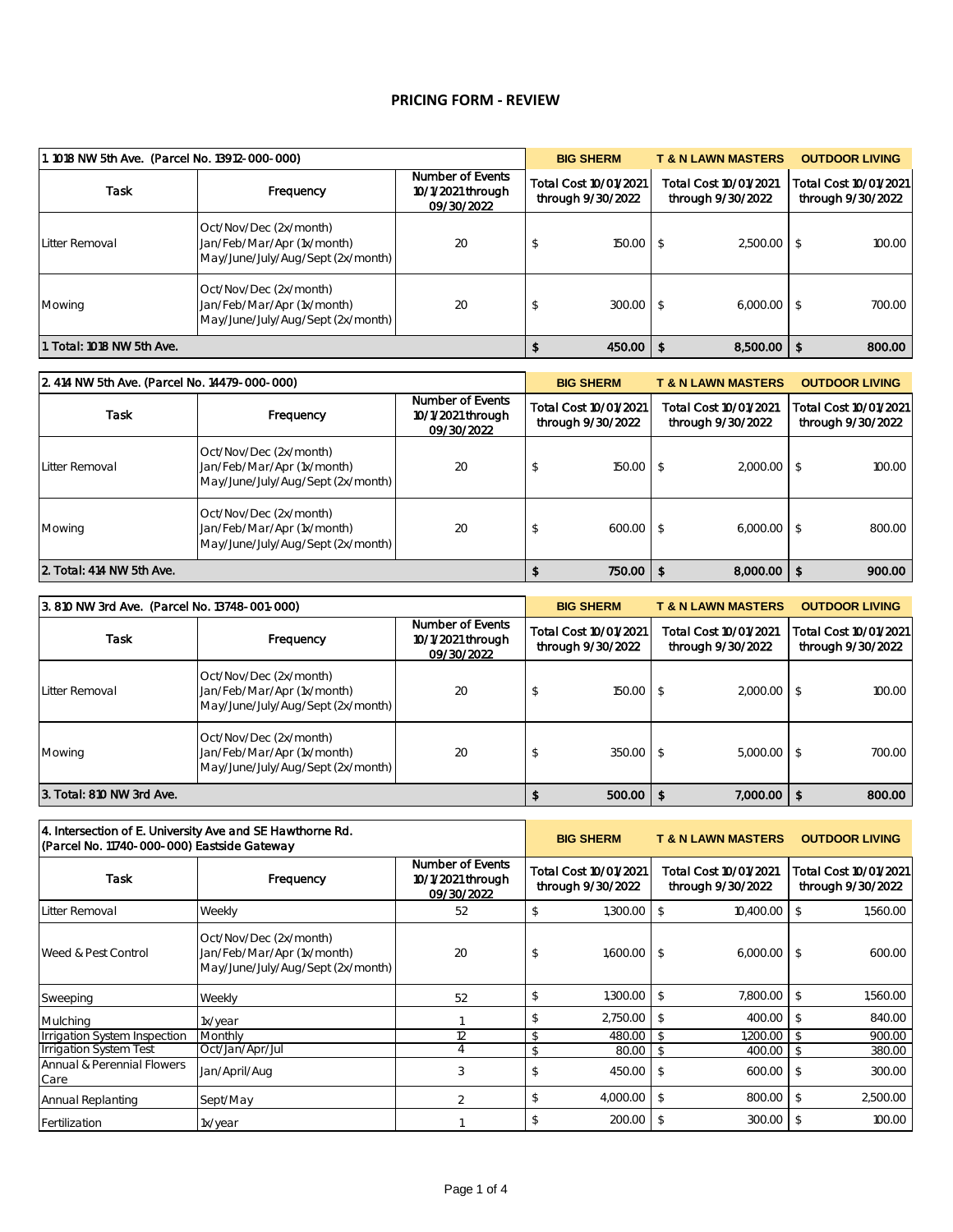| Tree Trimming           | 1x/year                                                         |    | 100.00    | $200.00$ \$     | 200.00    |
|-------------------------|-----------------------------------------------------------------|----|-----------|-----------------|-----------|
| Shrub Trimming          | 1x/year                                                         |    | 100.00    | $125.00$ \$     | 100.00    |
| Edging                  | As needed                                                       |    | 180.00 \$ | $1,200.00$ \$   | 180.00    |
| Lighting Inspection     | Weekly                                                          | 52 | 520.00    | $5,200.00$ \ \$ | 1,300.00  |
| Winter Plant Protection | As needed                                                       |    | 30.00     | 450.00          | 300.00    |
| Winter Procedure        | As needed                                                       |    | 30.00     | 300.00          | 300.00    |
|                         | 4. Total: Intersection of E University Ave and SE Hawthorne Rd. |    | 13,120.00 | $35,375.00$     | 11,120.00 |

| 5. Corner of SW 5th Ave & SW 4th St. (Parcel No. 12907-000-000) - INFILL HOUSING |                                                                                           | <b>BIG SHERM</b>                                    | <b>T &amp; N LAWN MASTERS</b>              | <b>OUTDOOR LIVING</b>                      |                                            |
|----------------------------------------------------------------------------------|-------------------------------------------------------------------------------------------|-----------------------------------------------------|--------------------------------------------|--------------------------------------------|--------------------------------------------|
| <b>Task</b>                                                                      | Frequency                                                                                 | Number of Events<br>10/1/2021 through<br>09/30/2022 | Total Cost 10/01/2021<br>through 9/30/2022 | Total Cost 10/01/2021<br>through 9/30/2022 | Total Cost 10/01/2021<br>through 9/30/2022 |
| Litter Removal                                                                   | Oct/Nov/Dec (2x/month)<br>Jan/Feb/Mar/Apr (1x/month)<br>May/June/July/Aug/Sept (2x/month) | 20                                                  | 300.00                                     | $2,000.00$ \$                              | 100.00                                     |
| Mowing                                                                           | Oct/Nov/Dec (2x/month)<br>Jan/Feb/Mar/Apr (1x/month)<br>May/June/July/Aug/Sept (2x/month) | 20                                                  | 300.00                                     | $5,000.00$ \$                              | 800.00                                     |
| 5. Total: Corner of SW 5th Ave & SW 4th St.                                      |                                                                                           |                                                     | $600.00$   \$                              | $7,000.00$   \$                            | 900.00                                     |

| 6. Corner of SW 7th Ave & SW 5th Terrace (Parcel No. 13369-000-000) |                                                                                           | <b>BIG SHERM</b>                                    | <b>T &amp; N LAWN MASTERS</b>                                                            | <b>OUTDOOR LIVING</b> |                   |
|---------------------------------------------------------------------|-------------------------------------------------------------------------------------------|-----------------------------------------------------|------------------------------------------------------------------------------------------|-----------------------|-------------------|
| Task                                                                | Frequency                                                                                 | Number of Events<br>10/1/2021 through<br>09/30/2022 | Total Cost 10/01/2021<br>Total Cost 10/01/2021<br>through 9/30/2022<br>through 9/30/2022 |                       | through 9/30/2022 |
| Litter Removal                                                      | Oct/Nov/Dec (2x/month)<br>Jan/Feb/Mar/Apr (1x/month)<br>May/June/July/Aug/Sept (2x/month) | 20                                                  | 300.00                                                                                   | $2,000.00$ \$         | 100.00            |
| Mowing                                                              | Oct/Nov/Dec (2x/month)<br>Jan/Feb/Mar/Apr (1x/month)<br>May/June/July/Aug/Sept (2x/month) | 20                                                  | 300.00                                                                                   | $7,000.00$ \$         | 700.00            |
| 6. Corner of SW 7th Ave & SW 5th Terrace                            |                                                                                           |                                                     | 600.00                                                                                   | $9,000.00$   \$<br>-S | 800.00            |

| 7. Porters Gateway - Corner of SW 5th Ave. & Main St. (Parcel No. 13008-000-000) |                                                              | <b>BIG SHERM</b>                                    |                                            | <b>T &amp; N LAWN MASTERS</b>              |                  | <b>OUTDOOR LIVING</b> |                                            |
|----------------------------------------------------------------------------------|--------------------------------------------------------------|-----------------------------------------------------|--------------------------------------------|--------------------------------------------|------------------|-----------------------|--------------------------------------------|
| <b>Task</b>                                                                      | Frequency                                                    | Number of Events<br>10/1/2021 through<br>09/30/2022 | Total Cost 10/01/2021<br>through 9/30/2022 | Total Cost 10/01/2021<br>through 9/30/2022 |                  |                       | Total Cost 10/01/2021<br>through 9/30/2022 |
| Litter Removal                                                                   | Weekly                                                       | 52                                                  | 780.00                                     | - \$                                       | 10,400.00        | - \$                  | 1,300.00                                   |
| <b>Weed Control</b>                                                              | Monthly                                                      | 12                                                  | 360.00                                     | - \$                                       | 1,800.00         | - \$                  | 180.00                                     |
| Mulching                                                                         | Every s9x-months                                             |                                                     | 540.00                                     |                                            | 600.00           | - \$                  | 200.00                                     |
|                                                                                  | 7. Total: Porters Gateway - Corner of SW 5th Ave. & Main St. |                                                     | $1,680.00$   \$                            |                                            | $12,800.00$   \$ |                       | 1,680.00                                   |

| 8. S. Main St. between Depot Ave. and S. 16th Ave. |                                                                                           |                                                     | <b>BIG SHERM</b>                           | <b>T &amp; N LAWN MASTERS</b>              | <b>OUTDOOR LIVING</b>                      |
|----------------------------------------------------|-------------------------------------------------------------------------------------------|-----------------------------------------------------|--------------------------------------------|--------------------------------------------|--------------------------------------------|
| Task                                               | Frequency                                                                                 | Number of Events<br>10/1/2021 through<br>09/30/2022 | Total Cost 10/01/2021<br>through 9/30/2022 | Total Cost 10/01/2021<br>through 9/30/2022 | Total Cost 10/01/2021<br>through 9/30/2022 |
| Litter Removal                                     | Oct/Nov/Dec (2x/month)<br>Jan/Feb/Mar/Apr (1x/month)<br>May/June/July/Aug/Sept (2x/month) | 20                                                  | $2,000.00$ \$                              | 2,000.00                                   | 1,560.00                                   |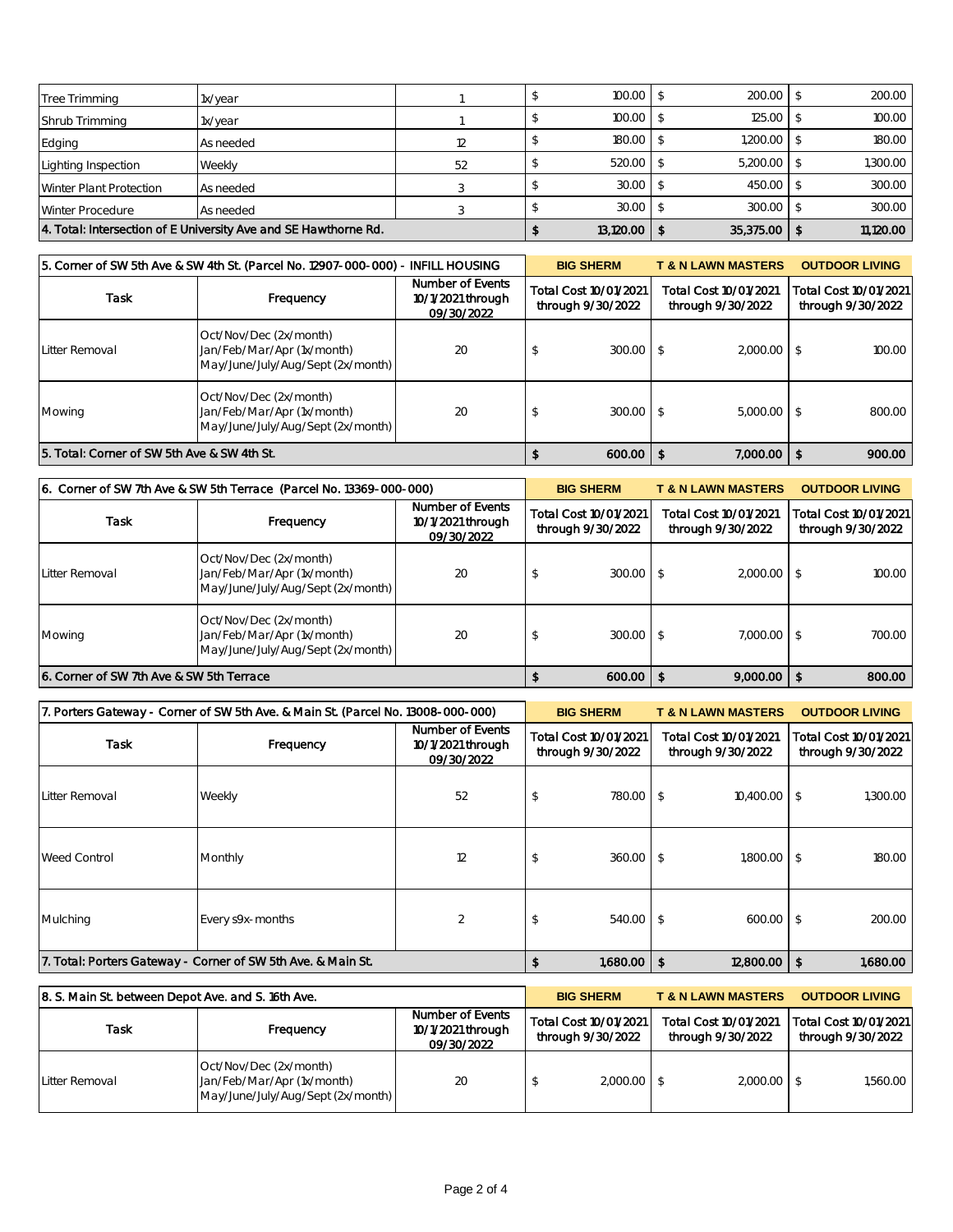| Mowing                                                                                                                                                                             | Oct/Nov/Dec (2x/month)<br>Jan/Feb/Mar/Apr (1x/month)<br>May/June/July/Aug/Sept (2x/month) | 20                                                         | \$            | 2,000.00                                   | \$                      | 6,000.00                                   | 1,560.00<br>\$                             |
|------------------------------------------------------------------------------------------------------------------------------------------------------------------------------------|-------------------------------------------------------------------------------------------|------------------------------------------------------------|---------------|--------------------------------------------|-------------------------|--------------------------------------------|--------------------------------------------|
| Mulching                                                                                                                                                                           | 1 x per year (based on 400 yards)                                                         | $\mathbf{1}$                                               | \$            | 12,000.00                                  | $\sqrt[6]{\frac{1}{2}}$ | 300.00                                     | $\updownarrow$<br>28,750.00                |
| Vegetation Clearing-off<br>Sidewalk (Some private<br>properties have vegetation<br>that encroaches into the<br>sidewalk. Contractor will<br>cut back vegetation from<br>sidewalk.) | Oct/Jan/Apr/Jul                                                                           | 4                                                          | \$            | 460.00                                     | $\sqrt{2}$              | 800.00                                     | \$<br>400.00                               |
| Edging                                                                                                                                                                             | Oct/Nov/Dec (2x/month)<br>Jan/Feb/Mar/Apr (1x/month)<br>May/June/July/Aug/Sept (2x/month) | 20                                                         | \$            | 1,000.00                                   | $\sqrt[6]{\frac{1}{2}}$ | 2,000.00                                   | \$<br>1,560.00                             |
| Fertilization                                                                                                                                                                      | 1 x per year                                                                              | 1                                                          | \$            | 1,500.00                                   | $\sqrt[6]{\frac{1}{2}}$ | 500.00                                     | \$<br>500.00                               |
| <b>Weed Control</b>                                                                                                                                                                | Monthly                                                                                   | 12                                                         | \$            | 3,600.00                                   | $\sqrt{2}$              | 1,800.00                                   | \$<br>2,160.00                             |
| Annual Replanting                                                                                                                                                                  | I x per year                                                                              | $\mathbf{1}$                                               | \$            | 1,000.00                                   | $\sqrt[6]{}$            | 200.00                                     | $\frac{1}{2}$<br>500.00                    |
| Shrub Trimming                                                                                                                                                                     | 1 x per year                                                                              | 1                                                          | \$            | 100.00                                     | $\sqrt[6]{}$            | 150.00                                     | $\sqrt[6]{\frac{1}{2}}$<br>180.00          |
| Ornamental Grass Trimming                                                                                                                                                          | 1 x per year                                                                              | $\mathbf{1}$                                               | \$            | 50.00                                      | $\sqrt[6]{\frac{1}{2}}$ | 100.00                                     | $\sqrt[6]{\frac{1}{2}}$<br>100.00          |
| <b>Irrigation System Inspection</b>                                                                                                                                                | Monthly                                                                                   | 12                                                         | \$            | 360.00                                     | $\sqrt{2}$              | 1,200.00                                   | \$<br>2,400.00                             |
| <b>Irrigation System Test</b>                                                                                                                                                      | Oct/Jan/Apr/Jul                                                                           | $\overline{4}$                                             | \$            | 100.00                                     | $\sqrt{2}$              | 500.00                                     | \$<br>800.00                               |
| Winter Plant Protection                                                                                                                                                            | As needed                                                                                 | $\mathfrak{Z}$                                             | \$            | 75.00                                      | $\sqrt[6]{}$            | 450.00                                     | $\frac{1}{2}$<br>300.00                    |
| Winter Procedure                                                                                                                                                                   | As needed                                                                                 | $\mathfrak{Z}$                                             | \$            | 75.00                                      | $\sqrt[6]{}$            | 450.00                                     | $\sqrt[6]{\frac{1}{2}}$<br>300.00          |
|                                                                                                                                                                                    | 8. Total: South Main St. between Depot Ave. and South 16th Ave.                           |                                                            | \$            | 24,320.00                                  | $\sqrt{2}$              | 16,450.00                                  | \$<br>41,070.00                            |
| 11340-1-3, 11340-1-4)                                                                                                                                                              | 9. Cornerstone - 2153 SE Hawthorne Rd. (Parcel Nos. 11340, 11340-1-1, 11340-1-2,          |                                                            |               | <b>BIG SHERM</b>                           |                         | <b>T &amp; N LAWN MASTERS</b>              | <b>OUTDOOR LIVING</b>                      |
| Task                                                                                                                                                                               | Frequency                                                                                 | <b>Number of Events</b><br>10/1/2021 through<br>09/30/2022 |               | Total Cost 10/01/2021<br>through 9/30/2022 |                         | Total Cost 10/01/2021<br>through 9/30/2022 | Total Cost 10/01/2021<br>through 9/30/2022 |
| Litter Removal                                                                                                                                                                     | Weekly                                                                                    | 52                                                         | \$            | 1,300.00                                   | $\sqrt[6]{\frac{1}{2}}$ | 10,400.00                                  | $\mathbb{S}$<br>1,040.00                   |
| Weed & Pest Control                                                                                                                                                                | Oct/Nov/Dec (2x/month)<br>Jan/Feb/Mar/Apr (1x/month)<br>May/June/July/Aug/Sept (2x/month) | 20                                                         | \$            | 6,000.00                                   | $\sqrt[6]{\frac{1}{2}}$ | 6,000.00                                   | 800.00<br>$\sqrt[6]{\frac{1}{2}}$          |
| Sweeping                                                                                                                                                                           | Weekly                                                                                    | 52                                                         | \$            | 1,300.00                                   | $\sqrt[6]{\frac{1}{2}}$ | 13,000.00                                  | $\sqrt[6]{\frac{1}{2}}$<br>2,340.00        |
| Mulching                                                                                                                                                                           | 1x/ year (40 yards)                                                                       | $\mathbf{1}$                                               | \$            | 2,000.00                                   | $\sqrt[6]{}$            | 350.00                                     | $\mathcal{L}$<br>3,000.00                  |
| Irrigation System Inspection                                                                                                                                                       | Monthly                                                                                   | 12                                                         | \$            | 1,200.00                                   | $\sqrt[6]{\frac{1}{2}}$ | 1,200.00                                   | $\sqrt[6]{\frac{1}{2}}$<br>900.00          |
| <b>Irrigation System Test</b>                                                                                                                                                      | Jan/May/Sep                                                                               | $\mathfrak{Z}$                                             | \$            | 300.00                                     | $\sqrt[6]{}$            | 450.00                                     | $\sqrt[6]{\frac{1}{2}}$<br>600.00          |
| Fertilization                                                                                                                                                                      | 1x/year                                                                                   | 1                                                          | \$            | 300.00                                     | $\sqrt[6]{}$            | 400.00                                     | \$<br>150.00                               |
| Mowing                                                                                                                                                                             | Oct/Nov/Dec (2x/month)<br>Jan/Feb/Mar/Apr (1x/month)<br>May/June/July/Aug/Sept (2x/month) | 20                                                         | \$            | 6,000.00                                   | $\sqrt[6]{\frac{1}{2}}$ | 9,000.00                                   | \$<br>4,300.00                             |
| Annual Replanting                                                                                                                                                                  | Sep/May                                                                                   | $\overline{2}$                                             | $\mathcal{L}$ | 4,000.00                                   | $\sqrt$                 | 500.00                                     | $\mathcal{L}$<br>500.00                    |
| Edging                                                                                                                                                                             | Oct/Nov/Dec (2x/month)<br>Jan/Feb/Mar/Apr (1x/month)<br>May/June/July/Aug/Sept (2x/month) | 20                                                         | \$            | 300.00                                     | $\sqrt[6]{\frac{1}{2}}$ | 2,500.00                                   | \$<br>2,700.00                             |
| <b>Tree Trimming</b>                                                                                                                                                               | 1x/ year (frequency is 1 not 20xs/yr)                                                     | 20                                                         | \$            | 1,500.00                                   | $\sqrt{2}$              | 3,500.00                                   | $\sqrt[6]{\frac{1}{2}}$<br>1,200.00        |
| Shrub Trimming                                                                                                                                                                     | 1x/year                                                                                   | $\mathbf{1}$                                               | \$            | 1,000.00                                   | $\sqrt{2}$              | 150.00                                     | $\mathbb{S}$<br>400.00                     |
| Hedge Trimming                                                                                                                                                                     | 1x/year                                                                                   | $\mathbf{1}$                                               | \$            | 1,000.00                                   | $\sqrt[6]{}$            | 150.00                                     | $\sqrt[6]{\frac{1}{2}}$<br>100.00          |
| Winter Procedure                                                                                                                                                                   | As needed                                                                                 | $\mathfrak{Z}$                                             | \$            | 150.00                                     | $\sqrt[6]{}$            | 375.00                                     | $\sqrt$<br>300.00                          |
| <b>Ornamental Grass</b><br>Trimming                                                                                                                                                | 1x/year                                                                                   |                                                            | \$            | 100.00                                     | $\sqrt[6]{\frac{1}{2}}$ | 150.00                                     | \$<br>100.00                               |
| 9. Total: Cornerstone - 2153 SE Hawthorne Rd.                                                                                                                                      |                                                                                           |                                                            | \$            | 26,450.00                                  | $\mathsf{S}$            | 48,125.00                                  | \$<br>18,430.00                            |
|                                                                                                                                                                                    | 10. Heartwood Community - 1717 SE 8th Ave. (Parcel Nos. 16102-10, 16102-10-LOT)           |                                                            |               | <b>BIG SHERM</b>                           |                         | <b>T &amp; N LAWN MASTERS</b>              | <b>OUTDOOR LIVING</b>                      |
| Task                                                                                                                                                                               | Frequency                                                                                 | <b>Number of Events</b><br>10/1/2021 through<br>09/30/2022 |               | Total Cost 10/01/2021<br>through 9/30/2022 |                         | Total Cost 10/01/2021<br>through 9/30/2022 | Total Cost 10/01/2021<br>through 9/30/2022 |